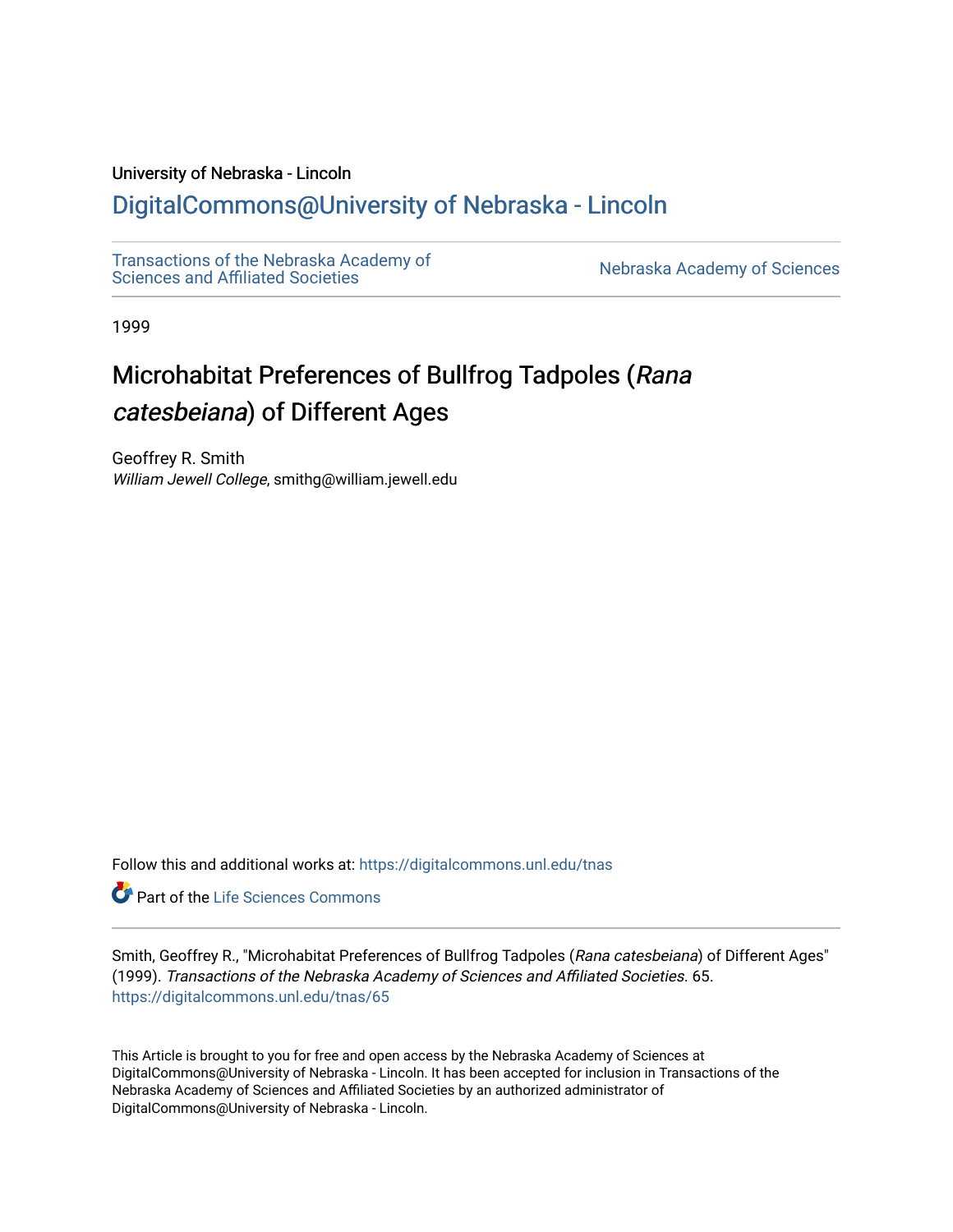### MICROHABITAT PREFERENCES OF BULLFROG TADPOLES

#### *(RANA CATESBEIANA)* OF DIFFERENT AGES

Geoffrey R. Smith

Department of Biology William Jewell College Liberty, Missouri 64068 smithg@william.jewell.edu

#### *ABSTRACT*

I experimentally investigated the habitat use preferences of bullfrog *(Rana catesbeiana)* tadpoles of different ages (early, first-year vs. late, second-year, premetamorphic) in the laboratory. Early tadpoles showed a preference for non-vegetated areas, whereas late tadpoles showed no preference. Early tadpoles were seen more often over small, gravel substrate as opposed to large rocks, whereas late tadpoles showed no preference. Early tadpoles preferred medium depths, whereas later tadpoles preferred deeper water. Thus, it appears there may be habitat preferences in bullfrog tadpoles, and that these preferences may change over time.

t t t

Habitat selection by tadpoles appears to depend on many factors. Some studies suggest that habitat choice of tadpoles is influenced, at least to some extent, by previous experience with particular habitat characteristics (Wiens 1970, 1972), but this finding is not universal (Dunlap and Satterfield 1985). Other studies suggest that factors such as oxygen concentration, population density, water temperature and depth, vegetation density, and substrate type or pattern, and phototactic preference all playa role in at least some anuran larval habitat and microhabitat selection (e.g., Dunlap and Satterfield 1985; Jaeger and Hailman 1976; Johnson 1991; Noland and Ultsch 1981; Peterson et al. 1992; Waringer-LoschenkohI1988; Wollmuth et al. 1987). In some cases there appear to be ontogenetic or size-related changes in the habitat preference and selection of tadpoles (see Alford 1986; Jaeger and Hailman 1976; Werner 1992).

Observations made while testing various means of trapping amphibian larvae (Smith and Rettig 1996), suggested that bullfrog *(Rana catesbeiana)* tadpoles showed a shift from living near a pond's edge to living in its center as they grew (see also Werner 1992). I

conducted laboratory experiments on microhabitat selection in bullfrog *(Rana catesbeiana)* tadpoles at different ontogenetic stages to see if there were differences in habitat or microhabitat preferences in the laboratory. Based on the observations associated with the trapping study (Smith and Rettig 1996), I predicted that there would be (1) a preference for vegetated areas relative to non-vegetated areas early in ontogeny, (2) a preference for finer substrate (e.g., gravel) compared to coarser substrate (e.g., larger rocks) early in ontogeny, and (3) a preference for shallower waters over deeper waters early in ontogeny. In each case I predicted that larger, older tadpoles would prefer the opposite of the smaller, younger tadpoles.

#### MATERIALS AND METHODS

Tadpoles for these experiments were obtained from two sources. Early tadpoles were raised from fieldcollected egg masses laid in mid-June 1996 from southeastern Michigan (hatched  $\approx$  15-16 June 1996). Tadpoles were allowed to hatch and then were fed algal flakes *ad libitum* and kept in large plastic containers until used in the experiment. Second-year tadpoles were field-collected in a pond at the Kellogg Biological Station's experimental pond complex in southwestern Michigan using a bag seine on 7 July 1996. Early tadpoles were tested at  $\approx 3$  mm snout-vent length (SVL, measured using dial calipers) (tested 23 June 1996) and  $\approx$  7 mm SVL (tested 8-11 July 1996). Second-year tadpoles were  $\approx 30-35$  mm SVL, and two stages were tested: those without prominent hindlimbs, and those with prominent hindlimbs (stage 35-38; Gosner 1960) (tested 9-11 July 1996). Tadpoles were released at the conclusion of the experiment.

Three sets of experiments were conducted to assess tadpole preferences for three habitat variables. Experiment 1 considered habitat selection for the pres-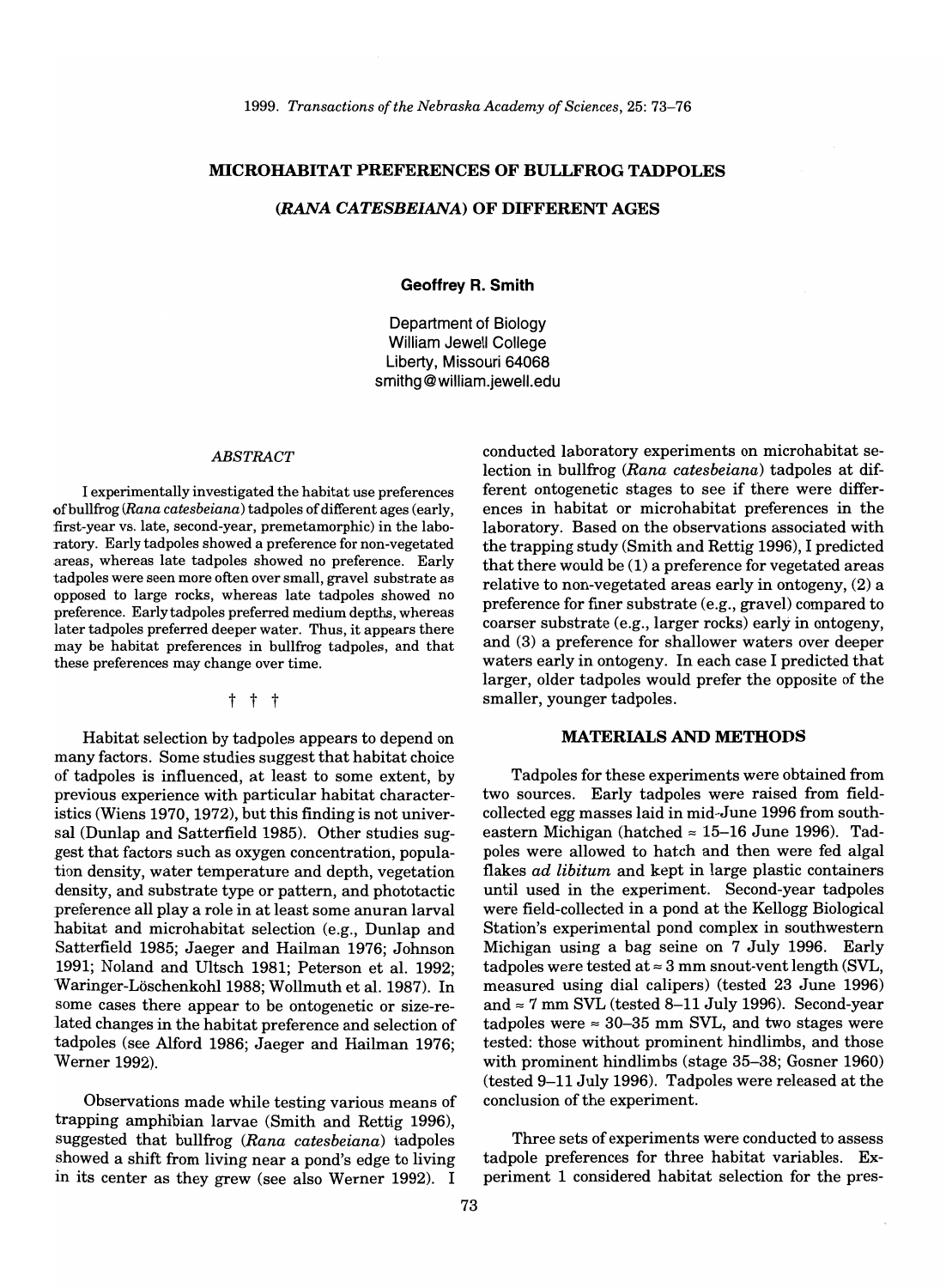#### 74 G. *R. Smith*

ence or absence of vegetation with half of the aquarium filled with plastic plants and half left as open water. Experiment 2 compared habitat preference for two substrate types, gravel and rock, in which half of the bottom of the aquarium was covered with small gravel  $($   $\approx$  3–5 mm diameter) and the other half was covered with larger rocks ( $\approx 25-35$  mm in diameter). Experiment 3 examined tadpole preferences for different water depths by elevating one end of the aquarium using a brick to give a water depth gradient from 40 mm to 130 mm. In this experiment I divided the aquarium into thirds (shallow, medium, deep) to quantify tadpole behavior. I used chi-square analysis to compare tadpole class responses in each experiment.

All experiments were conducted in 10-gallon  $\approx 37$ L; 30 cm high  $\times$  26 cm wide  $\times$  50 cm long) aquaria with 100 mm deep unfiltered pond water (three aquaria were used simultaneously) and followed the same general procedure. These experiments were performed at the Kellogg Biological Station's Experimental Pond Facility. A single tadpole was placed in the middle of the aquarium (except for Experiment 3, in which the tadpole was placed either  $\frac{1}{3}$  of the way from the shallow end, or  $\frac{1}{3}$  of the way from the deep end). The tadpole's location was then checked 15 min later (preliminary observations suggested this was long enough for the tadpoles to fully explore the aquarium). Lighting and temperature of the aquaria were ambient, and the orientation of the treatments was varied between aquaria so as to eliminate any potential biases. For the 3 mm, 7 mm, and second-year tadpoles without hindlimbs, 24 individual tadpoles were used per experiment per size class, and 18 tadpoles were used for the second-year tadpoles with hindlimbs. Early tadpoles (3 mm and 7 mm) and second-year tadpoles without hindlimbs were used once in only one set of experiments, whereas the second-year tadpoles with hindlimbs were used once in each set of experiments (due to the small numbers collected).

#### **RESULTS**

Experiment 1 (see Fig 1A): For the small tadpoles, there appeared to be a preference for the non-vegetated side of the aquarium (3 mm: df = 1,  $\chi^2$  = 6.0, *P* < 0.025; 7 mm: df = 1,  $\chi^2$  = 8.5, P < 0.005), whereas for the large second-year tadpoles, there did not appear to be a preference (without hindlimbs:  $df = 1$ ,  $\chi^2 = 2.7$ ,  $P > 0.1$ ; with hindlimbs:  $df = 1$ ,  $\chi^2 = 0.9$ ,  $P > 0.1$ ).

Experiment 2 (see Fig. 1B): Smaller individuals tended to occur on the gravel side more often than on the rock side (3 mm: df = 1,  $\chi^2$  = 6.0, P < 0.025), and were often seen in the interstices between the pieces of gravel. None of the other stages showed a preference  $(P)$ > 0.1 in all cases).



Figure 1. The proportion of various size classes of bullfrog *(Rana catesbeiana)* tadpoles using (A) the vegetated portion of an aquarium, (B) gravel substrates, and (C) the shallow (open bars), medium (striped bars), and deep (closed bars) portions of the aquarium. Size (Stage) Class  $1 \approx 3$  mm SVL, Size (Stage) Class  $2 \approx 7$  mm SVL, Size (Stage) Class  $3 =$ second-yr tadpoles without prominent hind limbs, and Size (Stage) Class  $4 =$  second-yr tadpoles with prominent hind limbs.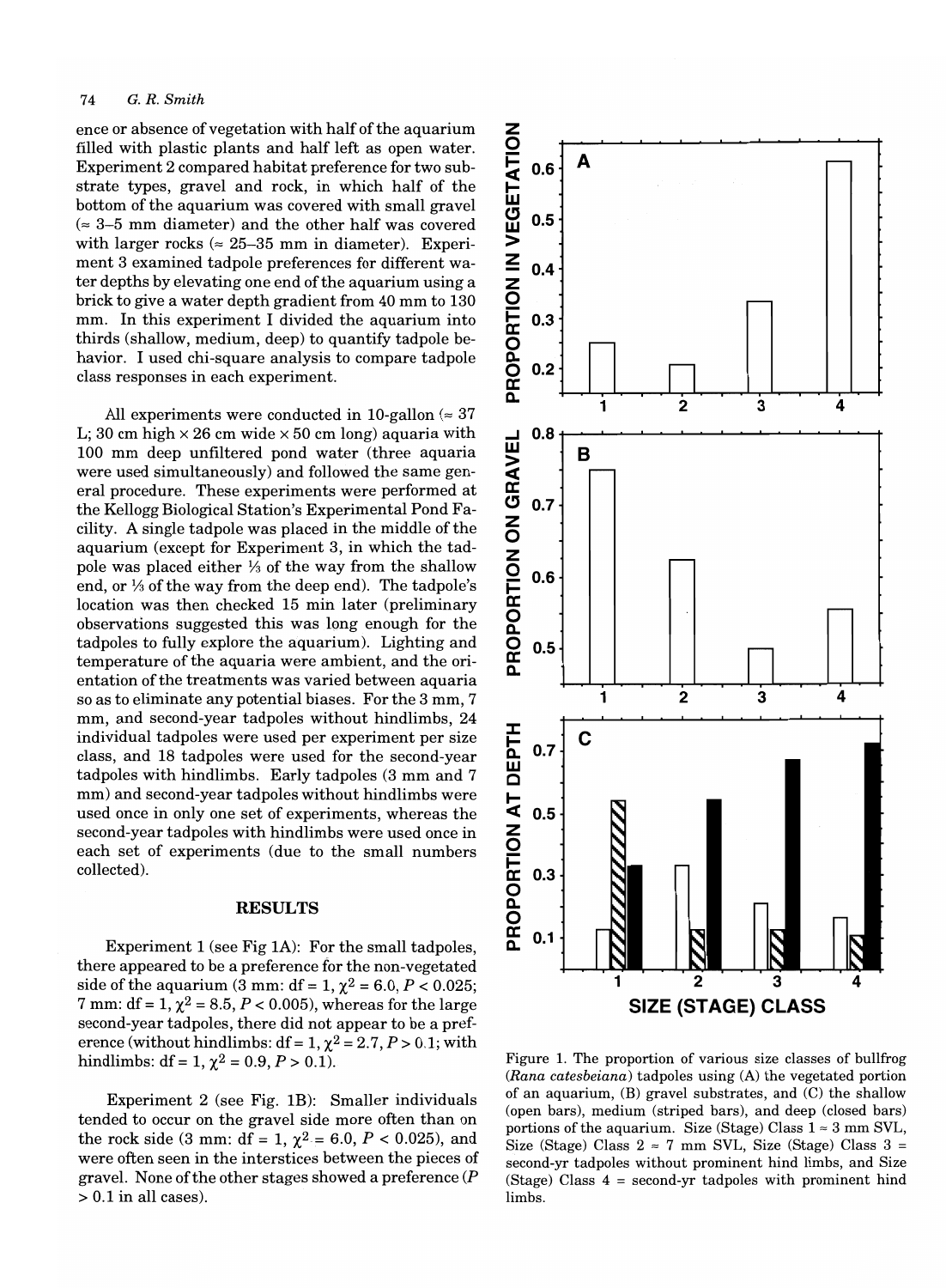Experiment 3 (see Fig. lC): Smaller individuals tended to be at medium depths  $(3 \text{ mm}: df = 2, \chi^2 = 6.25,$  $P < 0.05$ ; 7 mm: df = 2,  $\chi^2$  = 6.25, *P* < 0.05). Older, larger individuals tended to be seen in deeper water (without hindlimbs:  $df = 2$ ,  $\chi^2 = 12.25$ ,  $P < 0.005$ ; with hindlimbs: df = 3,  $\chi^2$  = 12.34,  $P < 0.005$ ).

#### **DISCUSSION**

Tadpoles often change their behavior during the course of their development. For example, the temperature selected by *Rana cascadae* decreased with increasing developmental stage (Wollmuth et al. 1987). In *R. utricularia,* Alford (1986) found that the distribution of tadpoles among substrate type and vegetation density varied with size. In this study, bullfrog tadpoles of different ages and developmental stages appeared to show differences in all three habitat traits examined (vegetative cover, substrate size, and depth). Some of these differences are similar to patterns seen in field settings. In my experiment, as hypothesized, larger tadpoles tended to use deeper water, which mirrors the shift of larger, older bullfrog tadpoles to deeper habitats in natural ponds (Werner 1992).

Why did tadpoles of different age differ in habitat use? Size may be an important factor. For many amphibian larvae, increasing size decreases susceptibility to predation by both vertebrate and invertebrate predators (either through a size refugium or through increased unpalatability) (e.g., Travis et al. 1985). Thus, as tadpoles get bigger, they may be able to shift safely into the deeper water column where predation risk may be higher (see Lawler 1989; Werner and McPeek 1994). There may also be shifts in microhabitat use associated with changes in physiological preferences. Bullfrogtadpole thermal preferences change with ontogeny (Hutchison and **Hill** 1978), and thus the observed changes in microhabitat use may reflect these changes in thermal preferences (see Noland and Ultsch 1981; Wollmuth et al. 1987).

The results for vegetation cover appear to be counterintuitive, and contradict my original hypothesis. In this experiment, small tadpoles, presumably more susceptible to predation (e.g., Travis et al. 1985), appeared to prefer non-vegetated areas of water, whereas larger tadpoles showed no preference. If driven by predation risk, smaller tadpoles might be expected to use the vegetated areas more than the non-vegetated areas because they may provide a refuge from predators. I suggest three alternative, but not mutually exclusive, explanations. First, the presence of some tadpole predators may be higher in structurally complex habitats like aquatic vegetation (for aquatic invertebrates see Thorp and Covich 1991) such that smaller tadpoles avoid these habitats. Second, vegetated habitats in nature (or in this experiment) may not have the appropriate physical characteristics for small tadpoles (e.g., temperature, oxygen content). Third, my use of plastic aquarium vegetation may not be a true test of tadpole preference, but instead may have induced an aversion to a novel environment.

The addition of predators to any of the experiments could have resulted in different microhabitat preferences than those observed in this study. Predators are known to influence tadpole behavior and microhabitat selection. For example, *Hyla andersonii* tadpoles used benthic habitats more often in the presence of predators than in their absence (Lawler 1989). *Hyla versicolor*  and *Rana sylvatica* responded to predators by not having a preference for a specific microhabitat in their presence, whereas in the absence of predators they both preferred the most structurally complex microhabitat which was also the predators' preferred microhabitat (Formanowicz and Bobka 1989). However, some of the preferences seen in my experiment may already reflect predator pressures, and may reflect evolved behavioral traits to avoid predators. For example, small tadpoles used the gravel in such a way as to be virtually invisible (e.g., motionless and down in the interstices of the gravel).

My experimental design does not allow me to analyze for ontogenetic shifts in habitat use because the early tadpoles and later tadpoles had different past experiences. The early tadpoles were raised in plastic containers whereas the later tadpoles were raised under natural conditions. Thus the differences observed in this study may be the result of differences in experience. However, my results do suggest that additional investigations into the effects of age and experience would help us understand habitat use and selection of anuran larvae.

In conclusion, bullfrog tadpoles appear to express preferences for specific microhabitat characteristics (substrate type, vegetation cover, and depth). These preferences were seen in naive tadpoles (reared in plastic containers), suggesting they were not learned (at least in the two small size classes used here). Preferences also changed with tadpole size, possibly suggesting potential changes in microhabitat use within the aquatic stage.

## **ACKNOWLEDGMENTS**

I thank J. Chase and M. Leibold for providing the early tadpoles, and J. Rettig for her assistance and support. J. Rettig and anonymous reviewers greatly improved the manuscript with comments on an early version of this manuscript, and A. Frahm and M. Cadd helped with an earlier draft. The Kellogg Biological Station of Michigan State University and G. Mittelbach generously provided me with facilities and equipment.